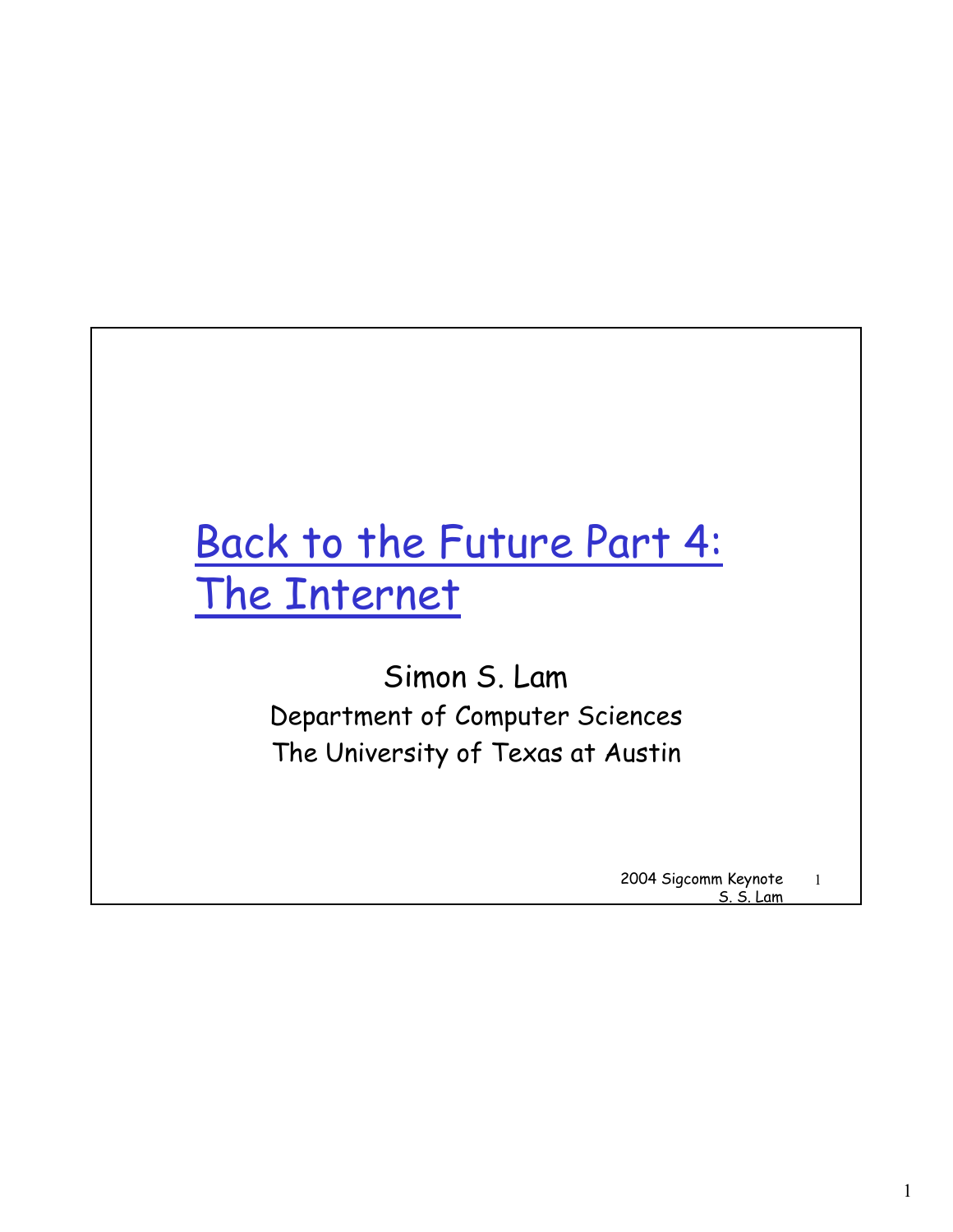### IP won the networking race

- ❒ Many competitors in the past
	- ❍ SNA, DECnet, XNS
	- $\circ$  X.25, ATM, CLNP
- ❒ IP provides end-to-end delivery of datagrams, best-effort service only
- ❒ IP can use any link-layer technology that delivers datagrams (packets)

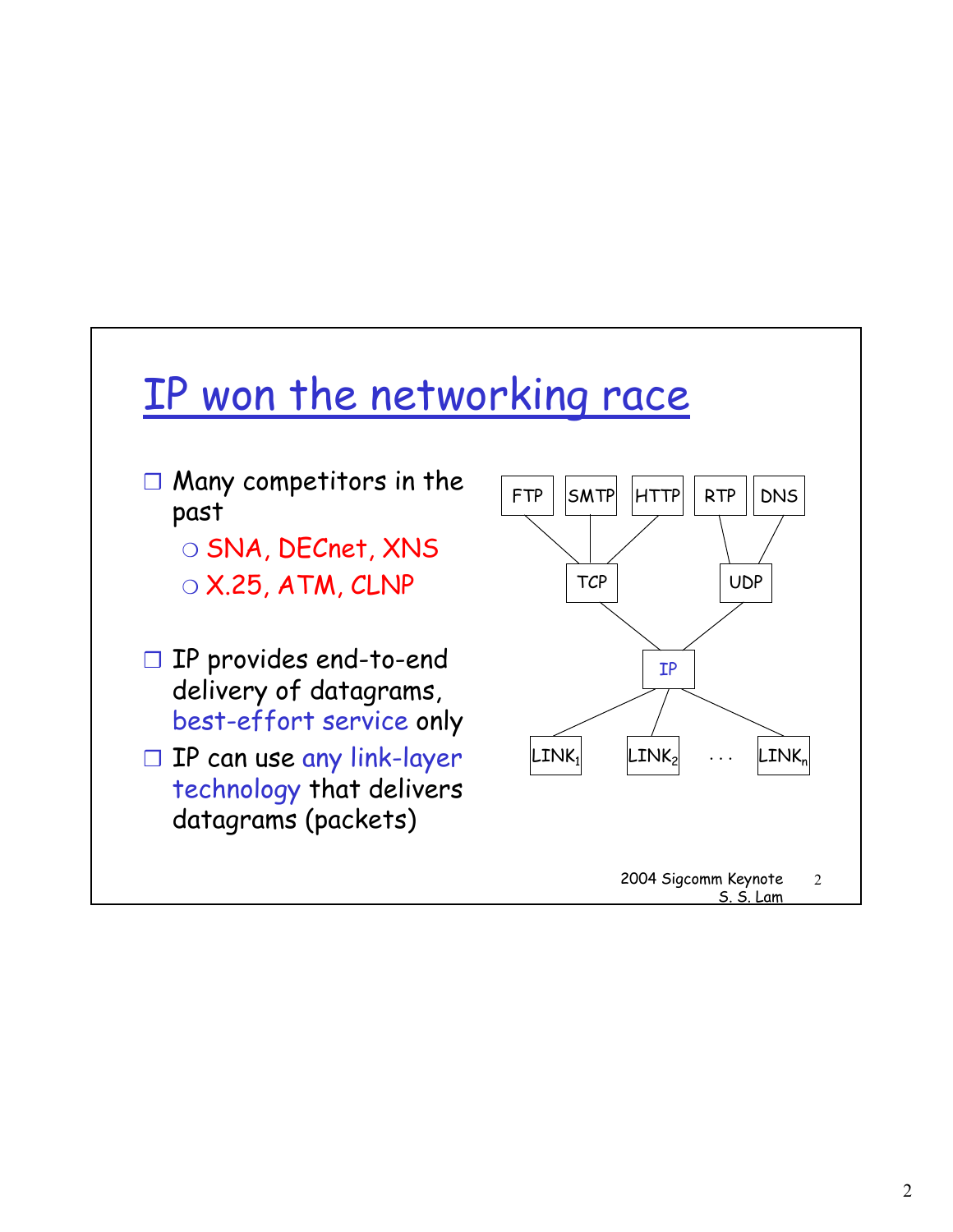### IP's underlying model is a network of queues

- ❒ Revolutionary change from the circuit model (Kleinrock 1961)
	- ❍ Each packet is routed independently using its destination IP address
	- ❍ No concept of a flow between source and destination, no flow state in routers
- ❒ Unreliable channels, limited buffer capacity
- ❒ Prone to congestion collapse

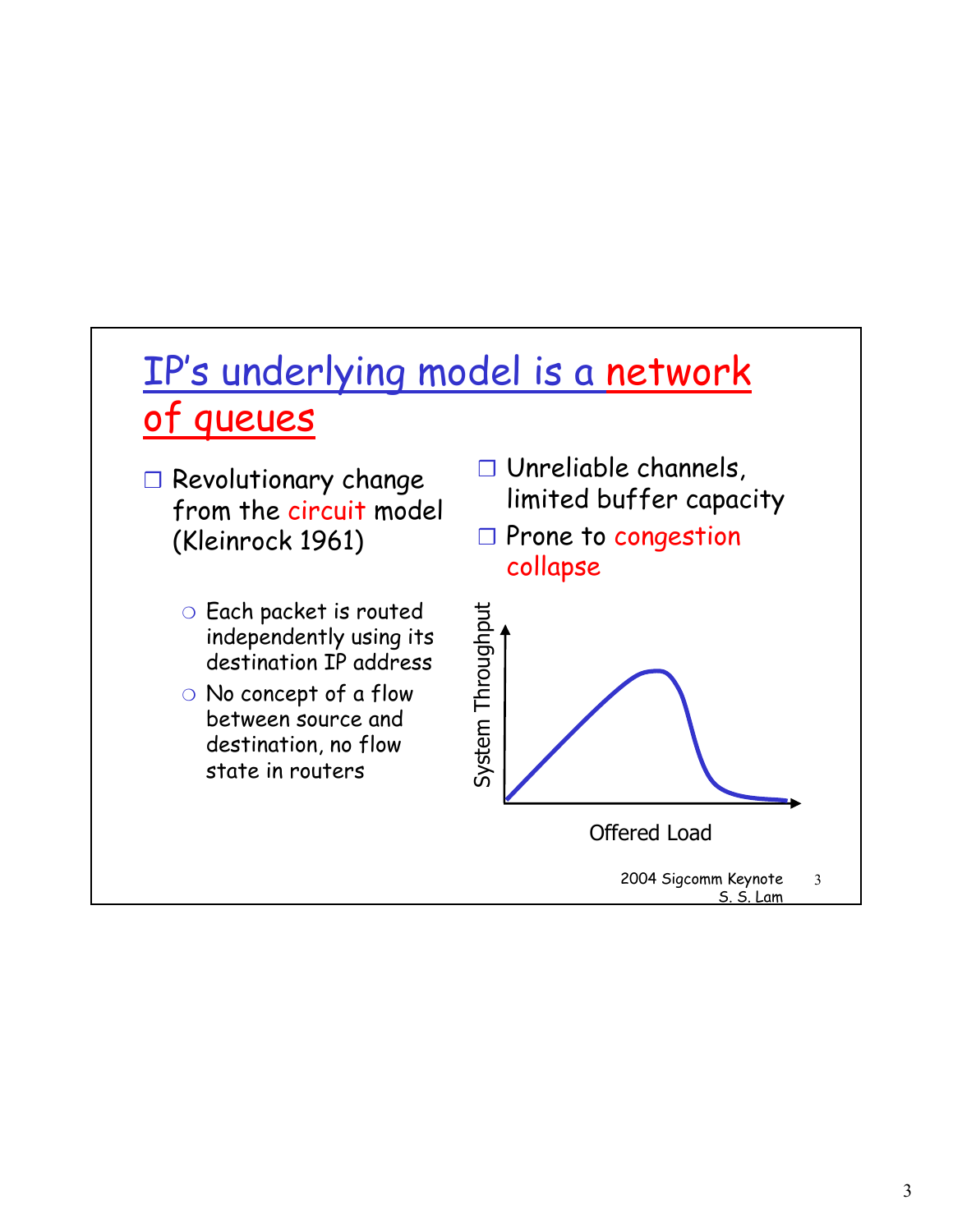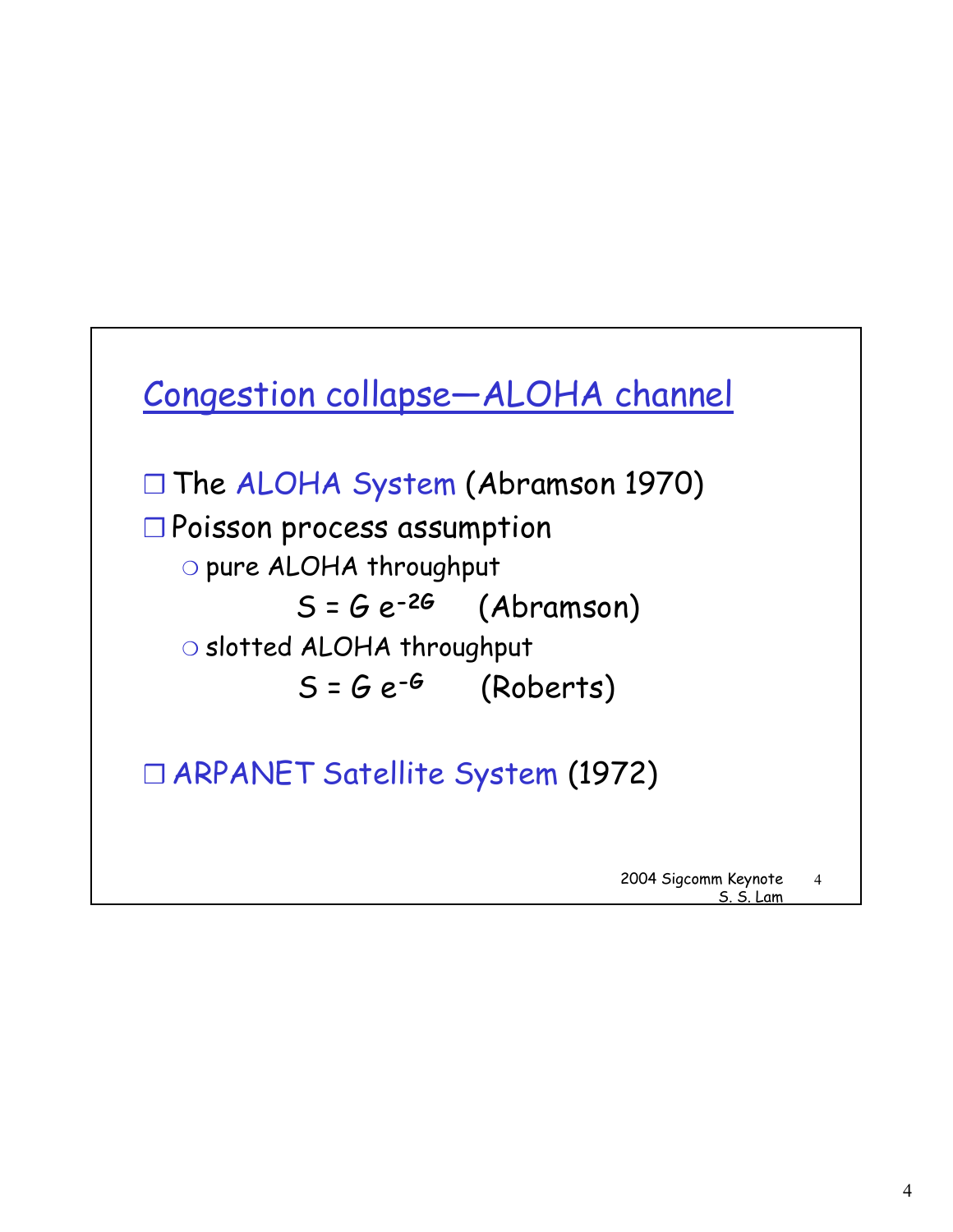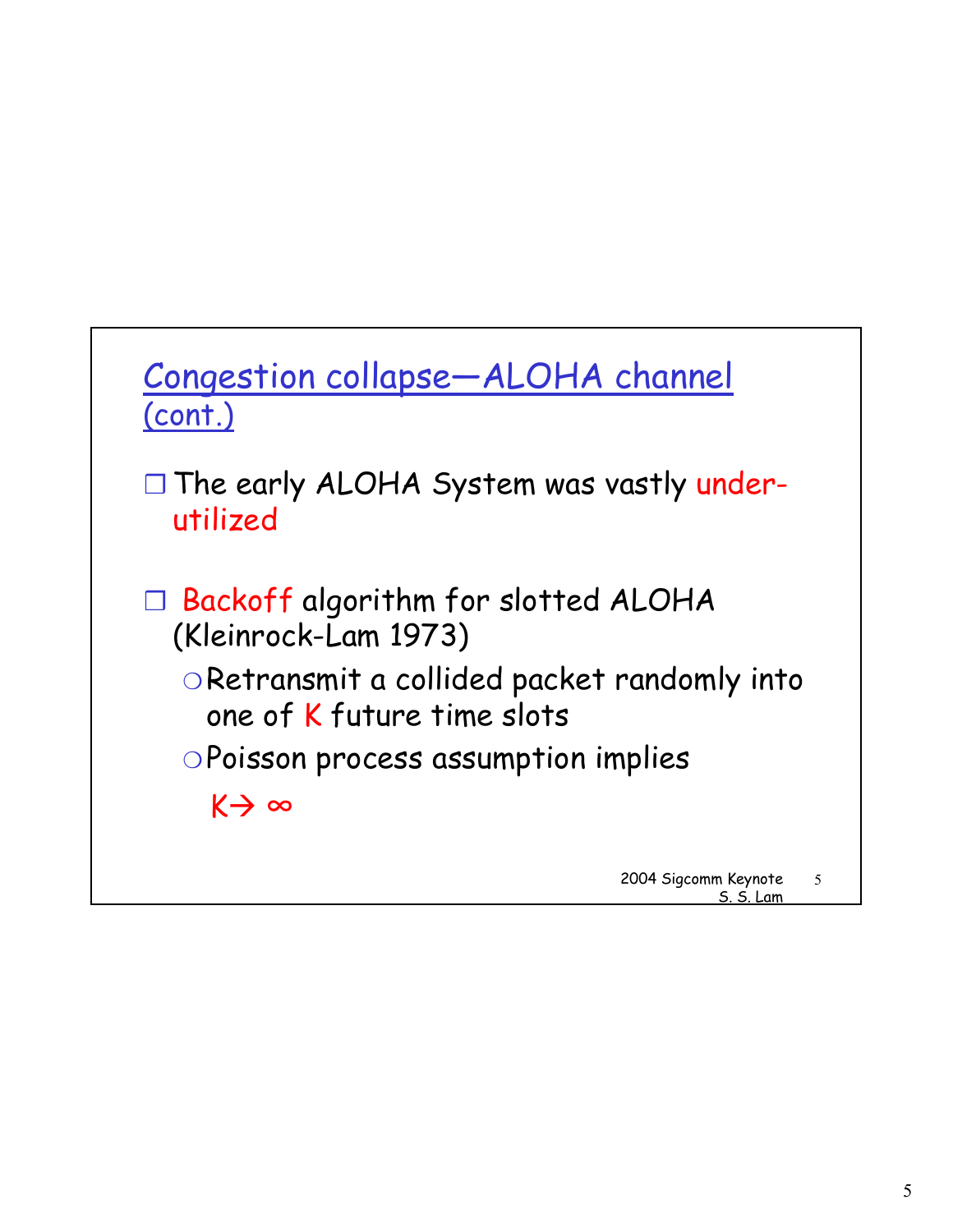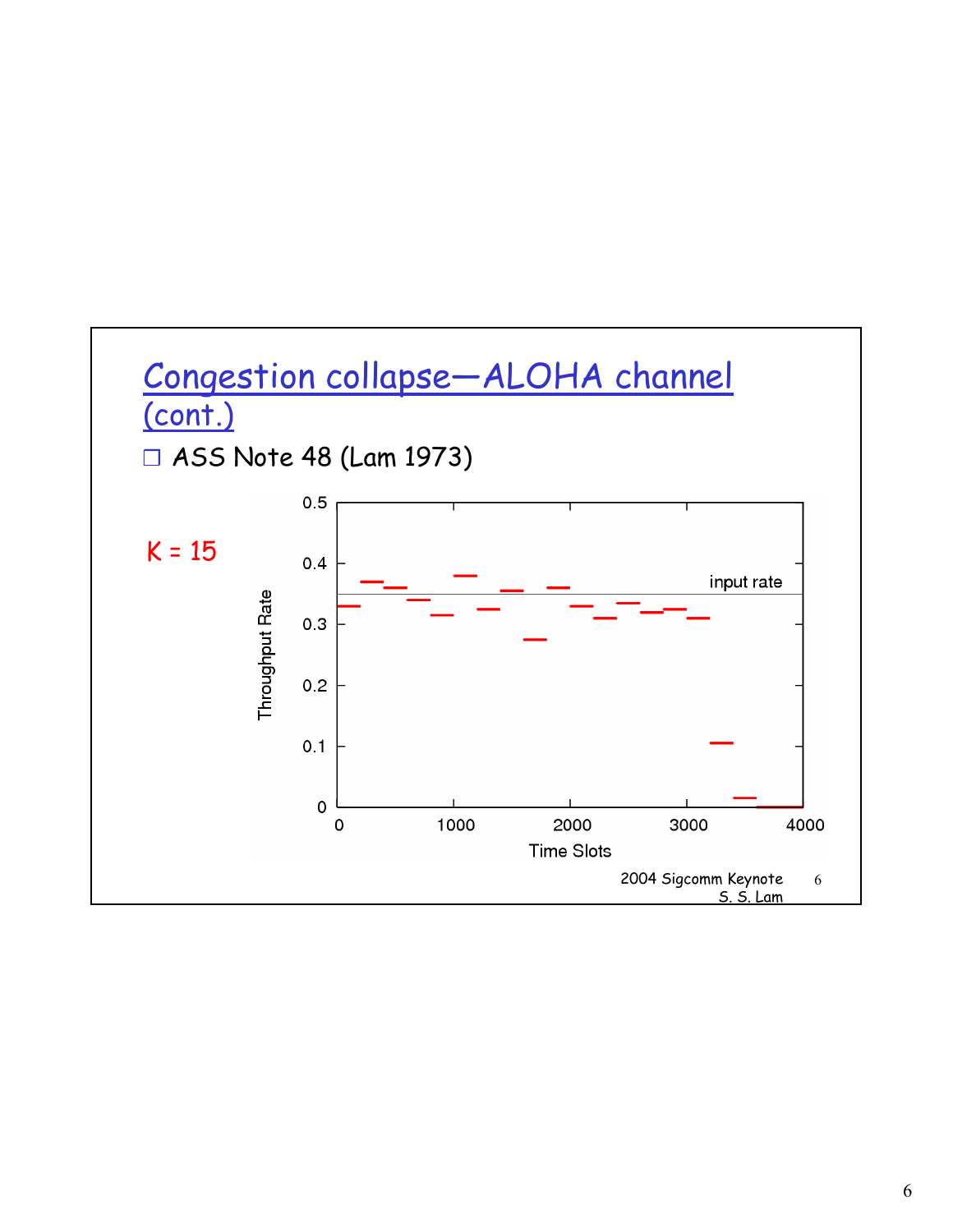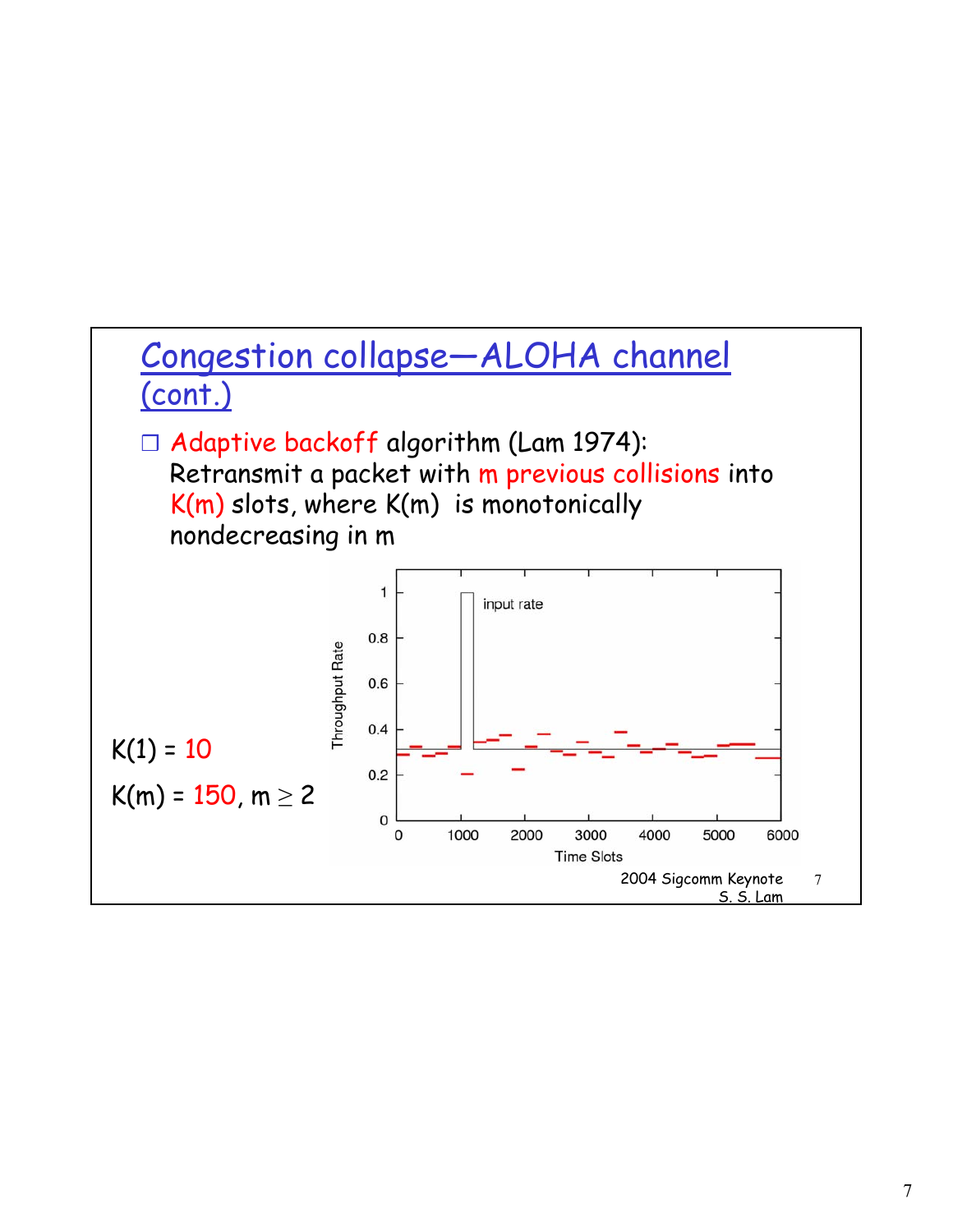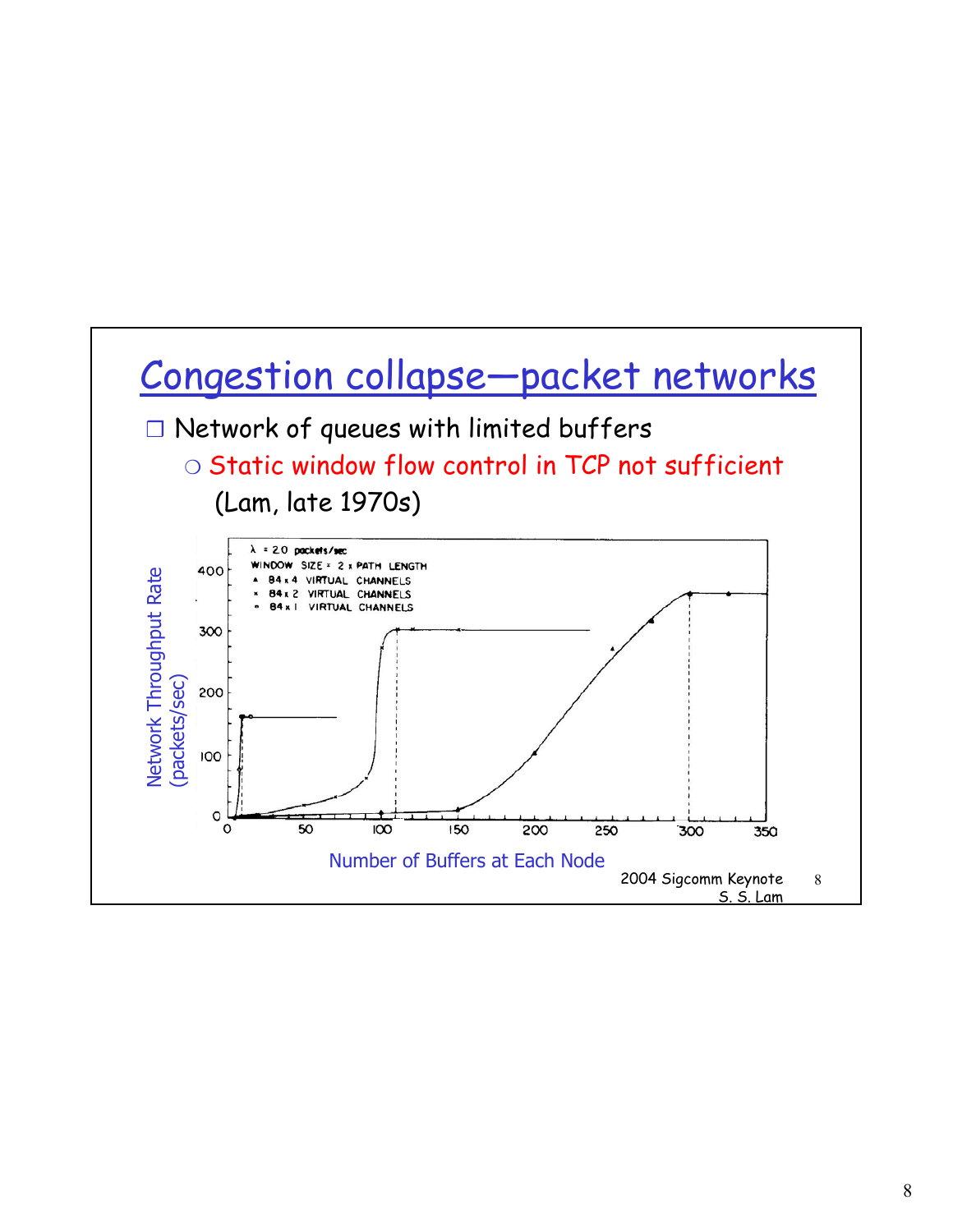

S. S. Lam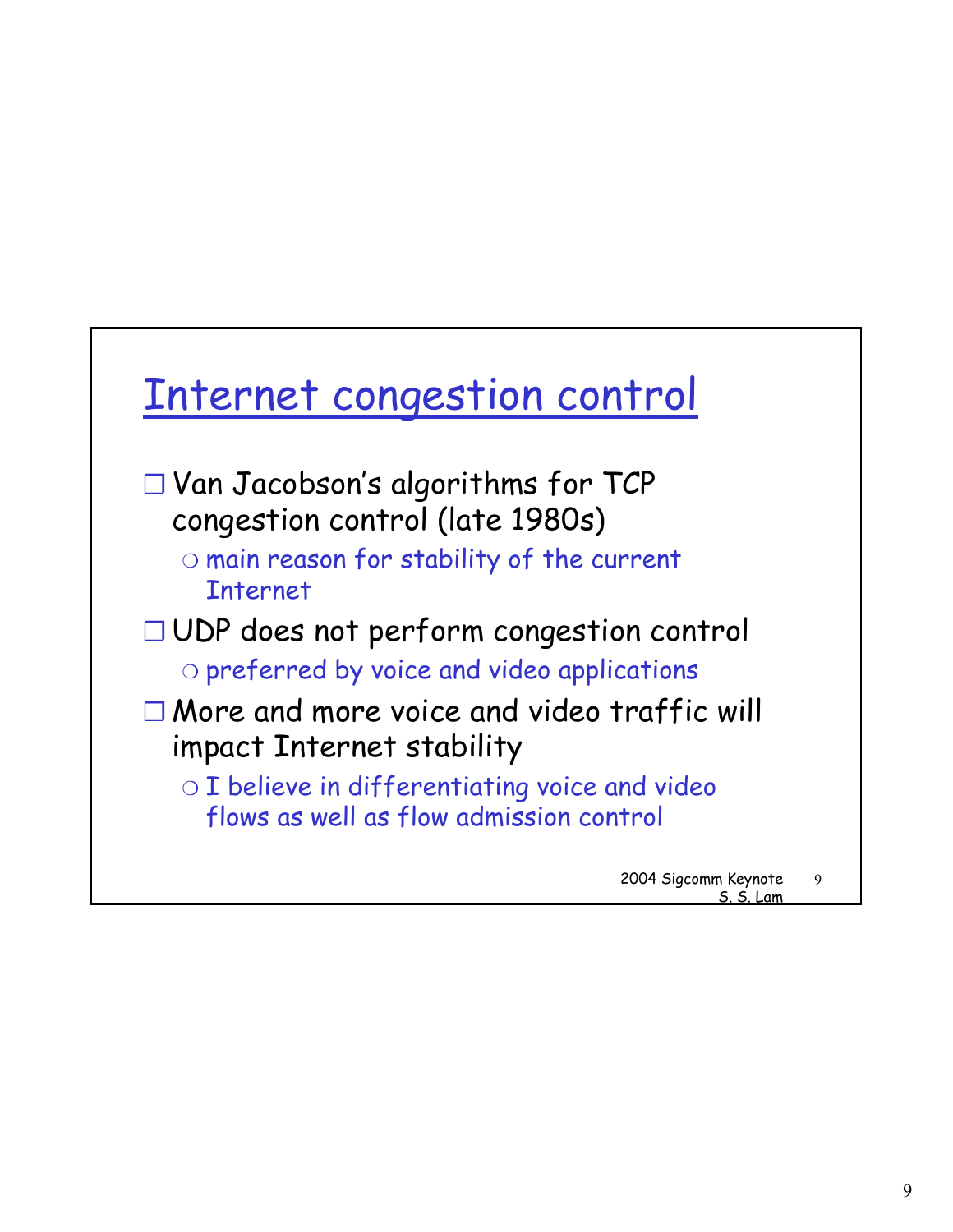## Efforts to extend/replace IPv4 (past 15 years)

- ❒ IP multicast
- ❒ QoS support IntServ, RSVP, DiffServ
- ❒ Active Networks research program of DARPA
- ❒ IPsec retrofitting IP with security
- ❒ IPv6 replacing IPv4
	- ❍ 128 bit IP address
	- ❍ flow concept to support QoS

❒ Mobile IP

 $\Box$  . . .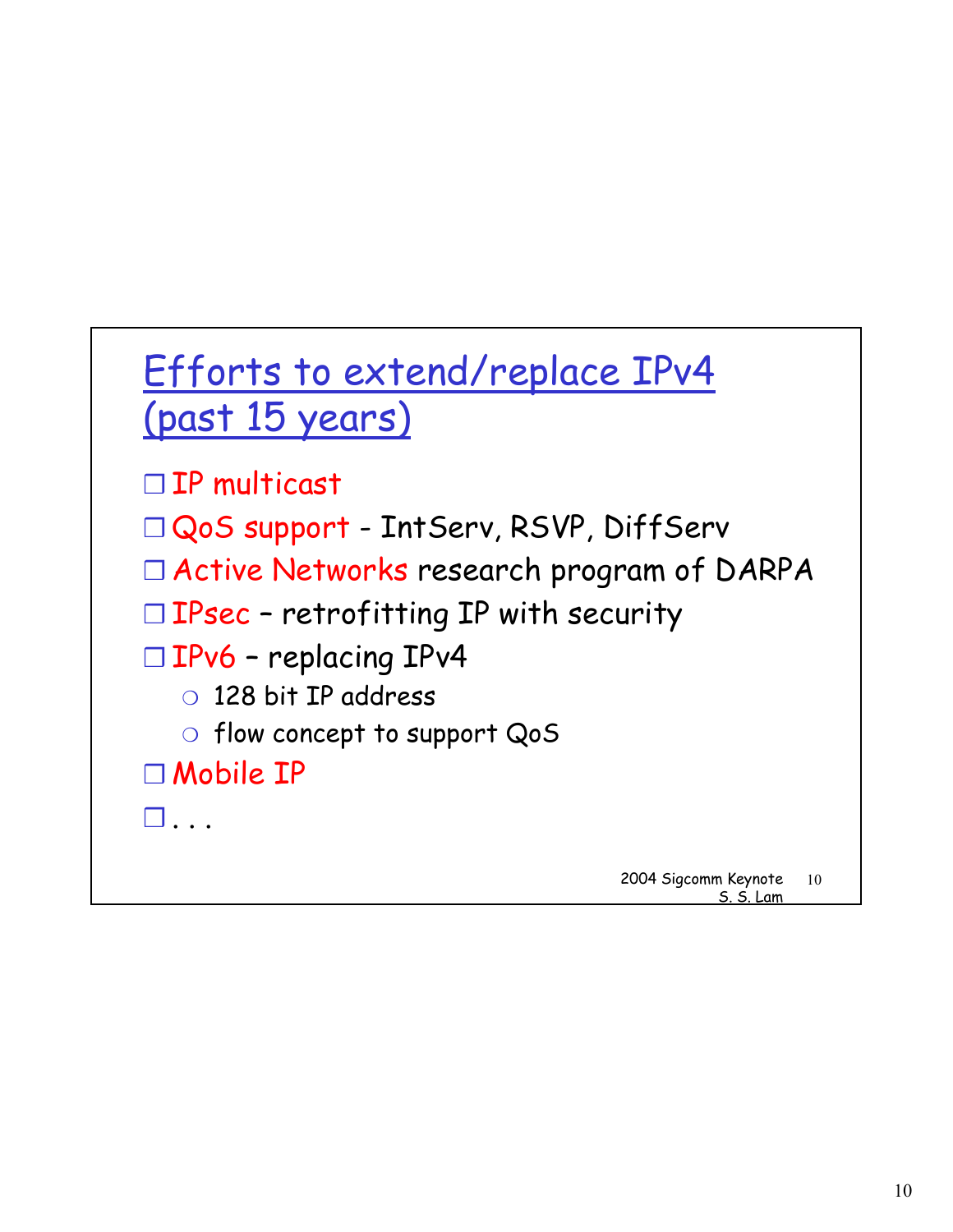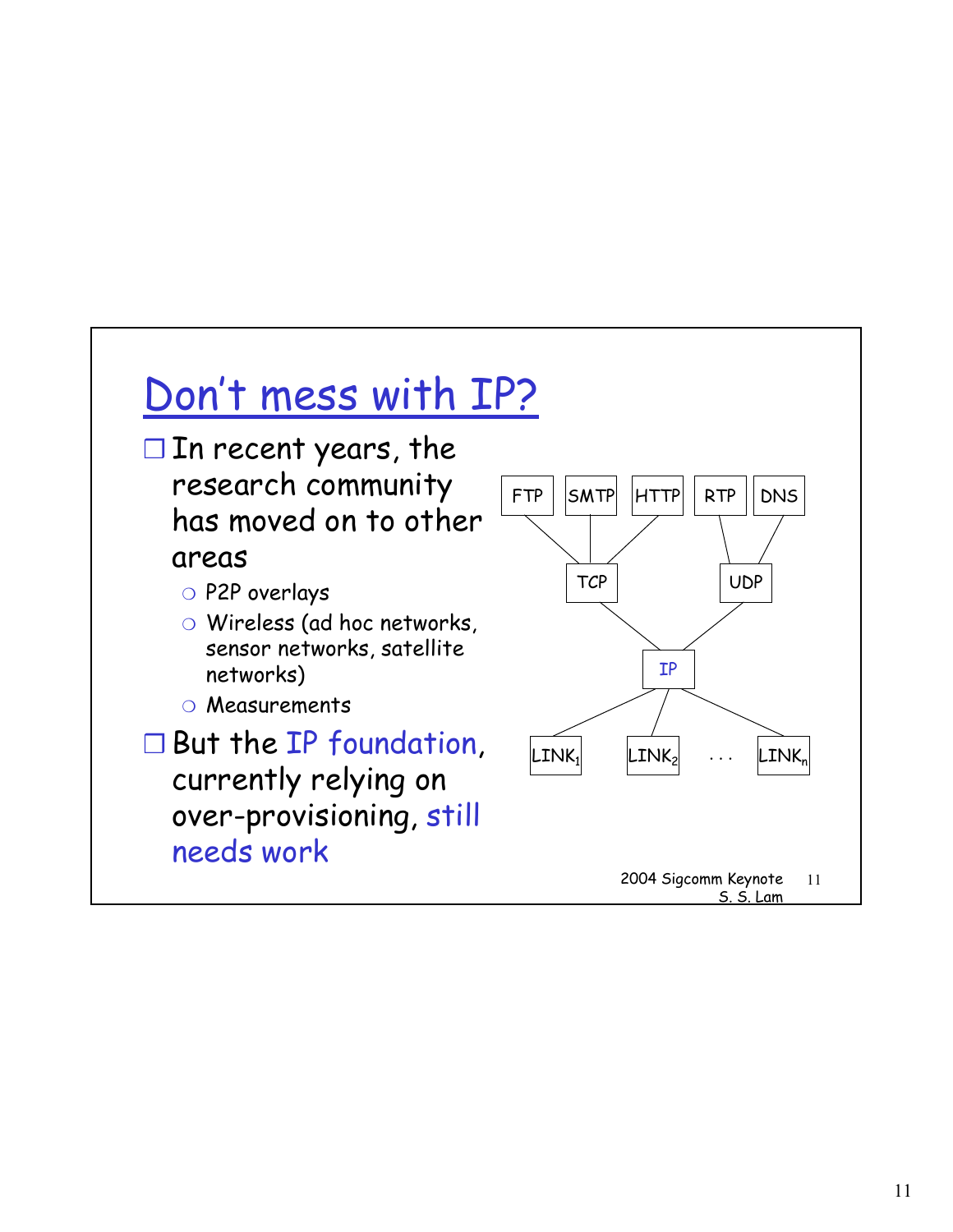## Is P2P overlay a panacea?

- ❒ P2P overlay supports many new distributed applications
- ❒ P2P overlay is inefficient in its use of underlying Internet resources
- ❒ P2P overlay does not directly address IP's foundational issues (stability, QoS)

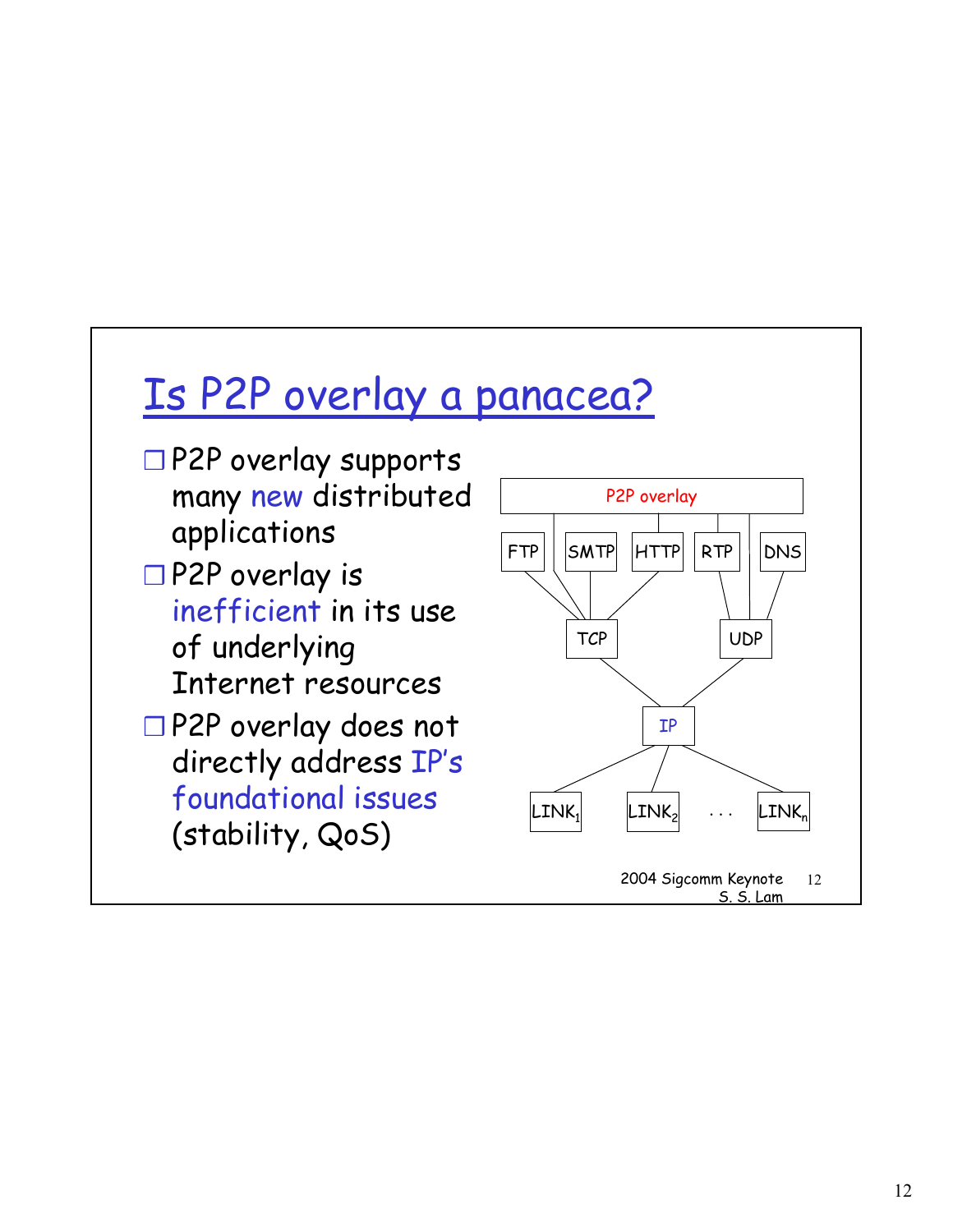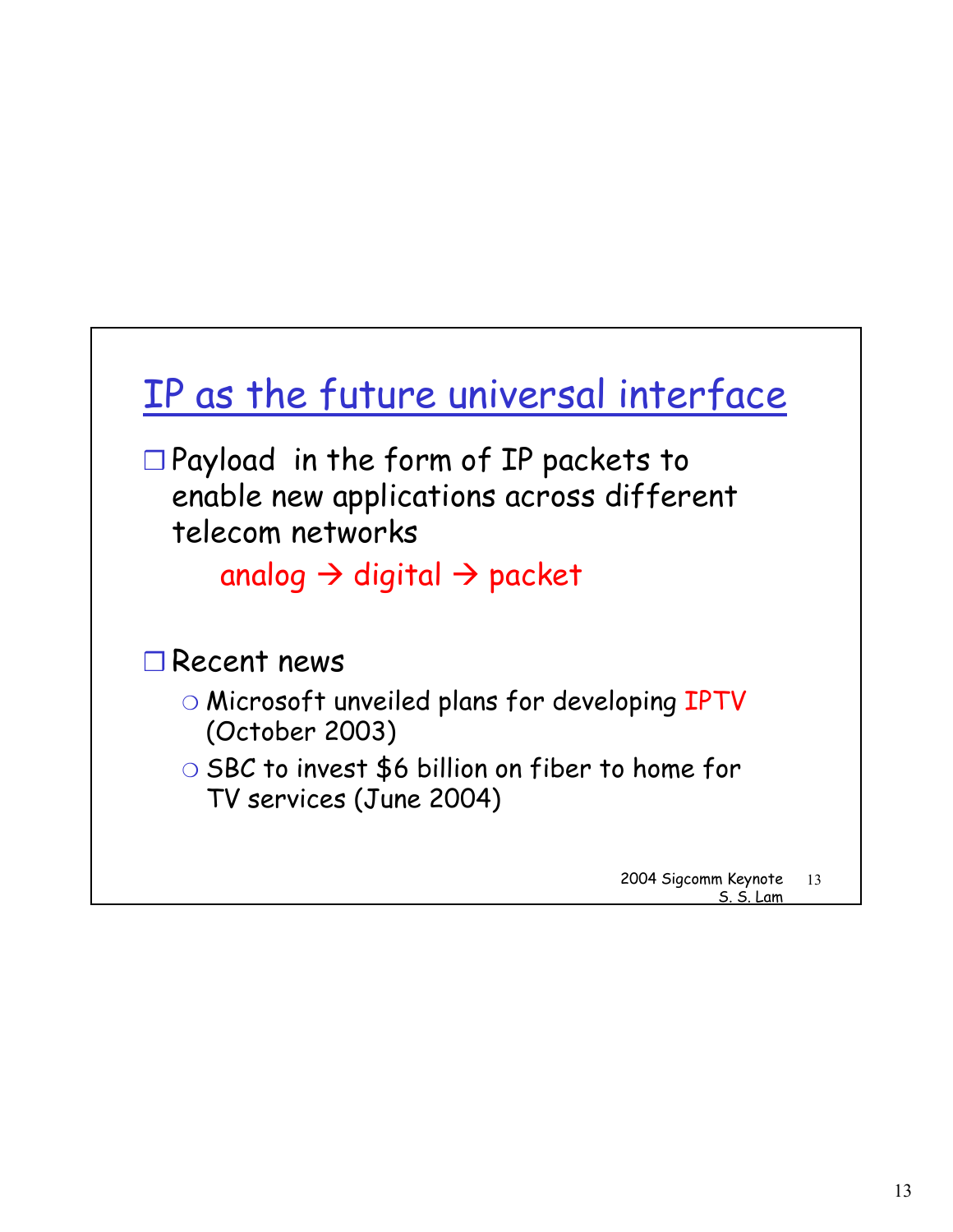# Changing network traffic mix

- ❒ Much more voice and video traffic
- ❒ Current traffic of a major telecommunications carrier
	- ❍ Circuit switched voice 1.2 petabytes/day
	- ❍ Internet traffic 1.5 petabytes/day
- ❒ Television services over IP
	- ❍ Back of the envelope calculation:
	- 4-8 Mbps, 10,000 seconds/day, 10<sup>8</sup> TV sets
		- $\rightarrow$  500-1000 petabytes/day to end users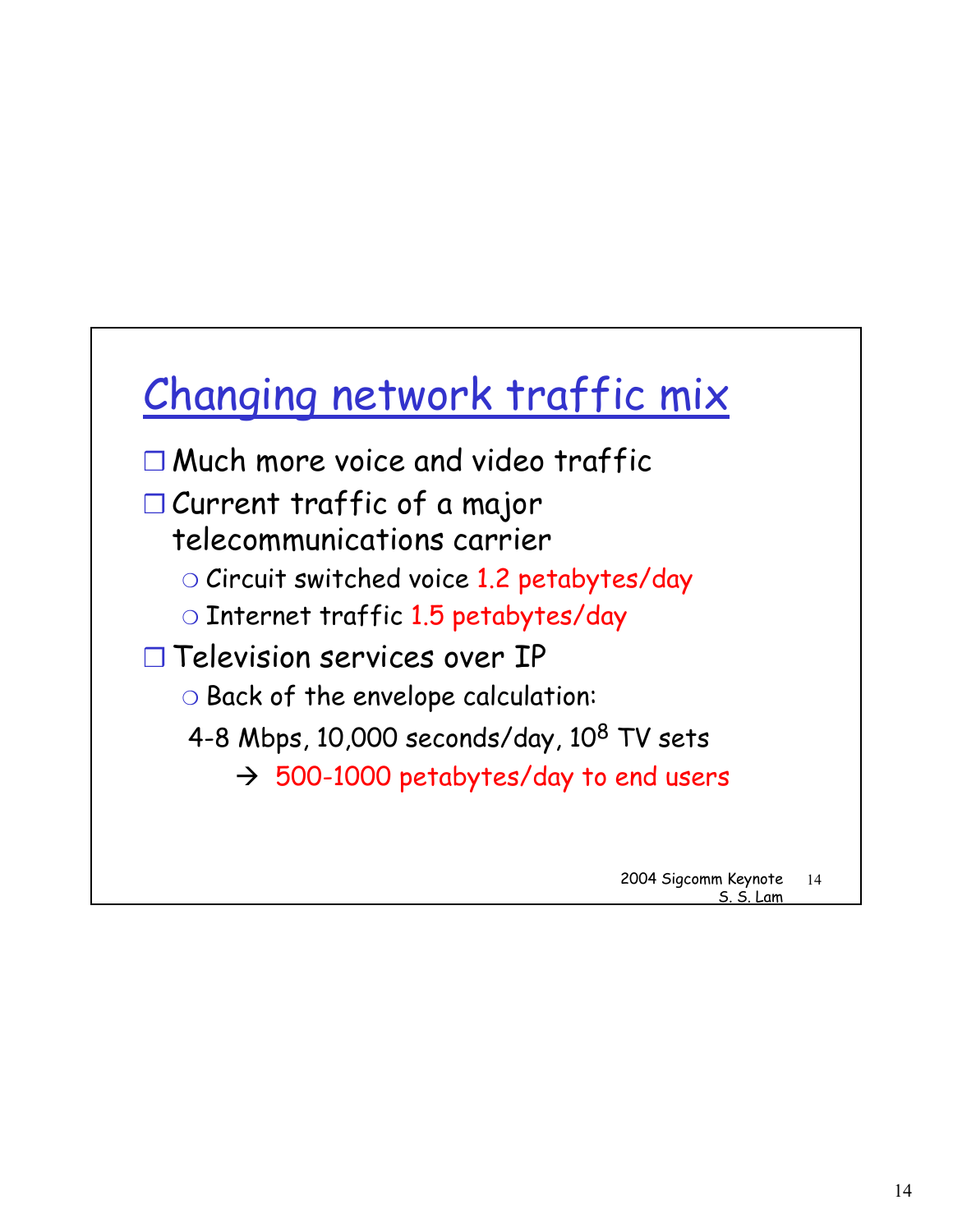## A pragmatic approach

- 1. Learn from the evolution of Ethernet Ethernet technology today is very different from Ethernet technology 20 years ago.
	- ❍ Transmission rates: 10 Mbps, 100 Mbps, 1 Gbps, 10 Gbps
	- ❍ Switching protocols:
		- CSMA/CD on a cable.
		- CSMA/CD on a hub.
		- collision-free switching,
		- full-duplex point-to-point, both WAN and LAN

❍ A variety of coding techniques and media

Only the Ethernet frame interface remains the same.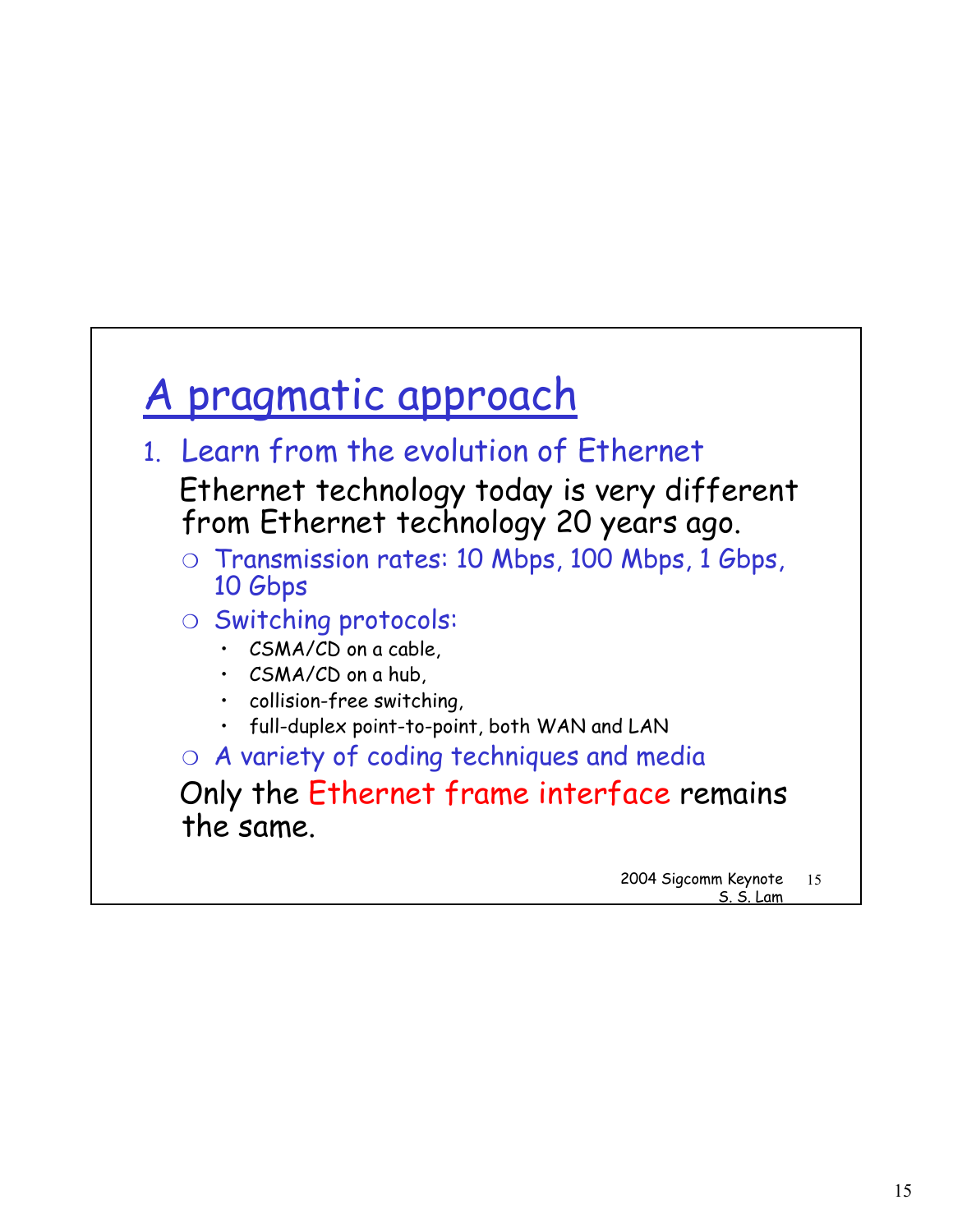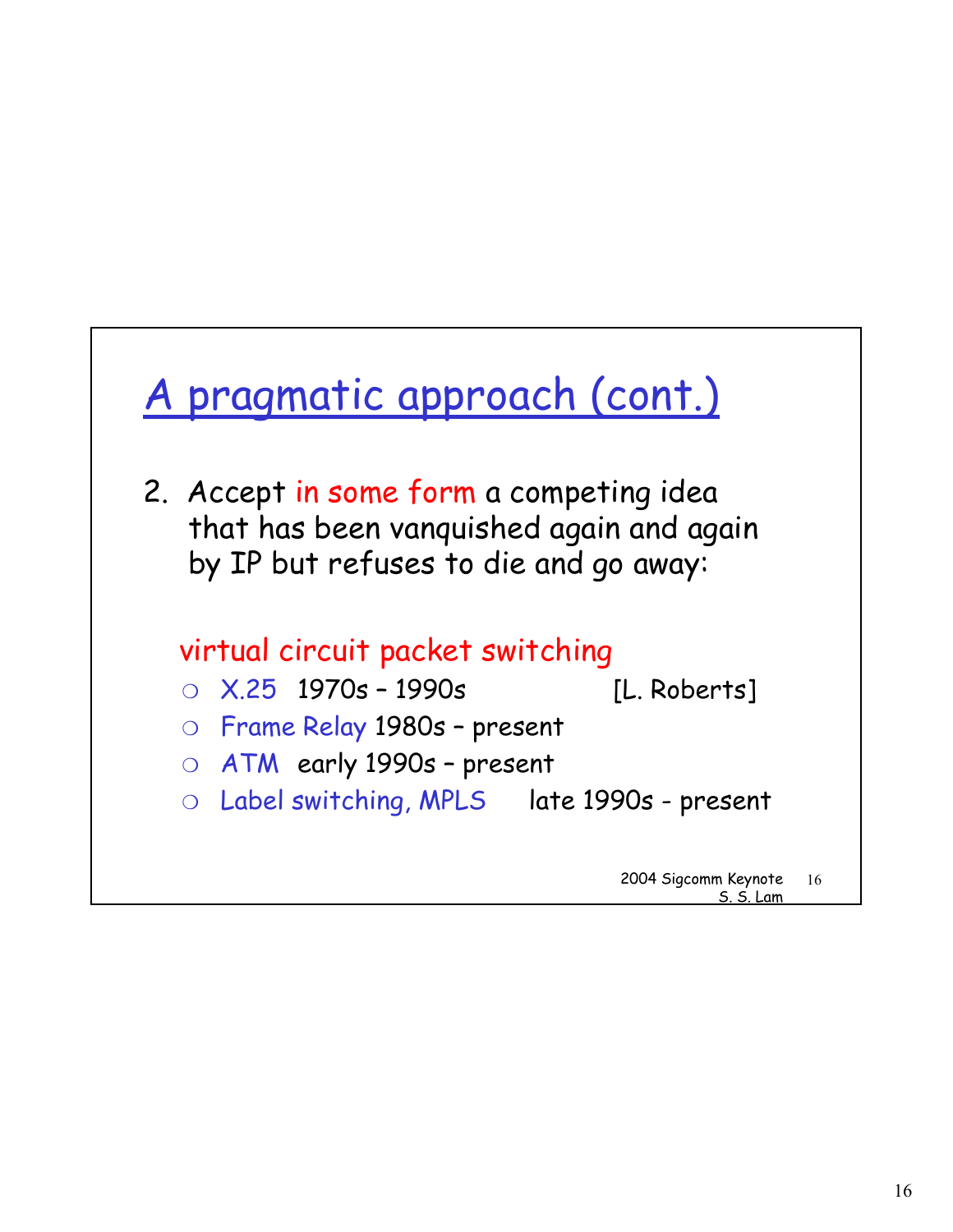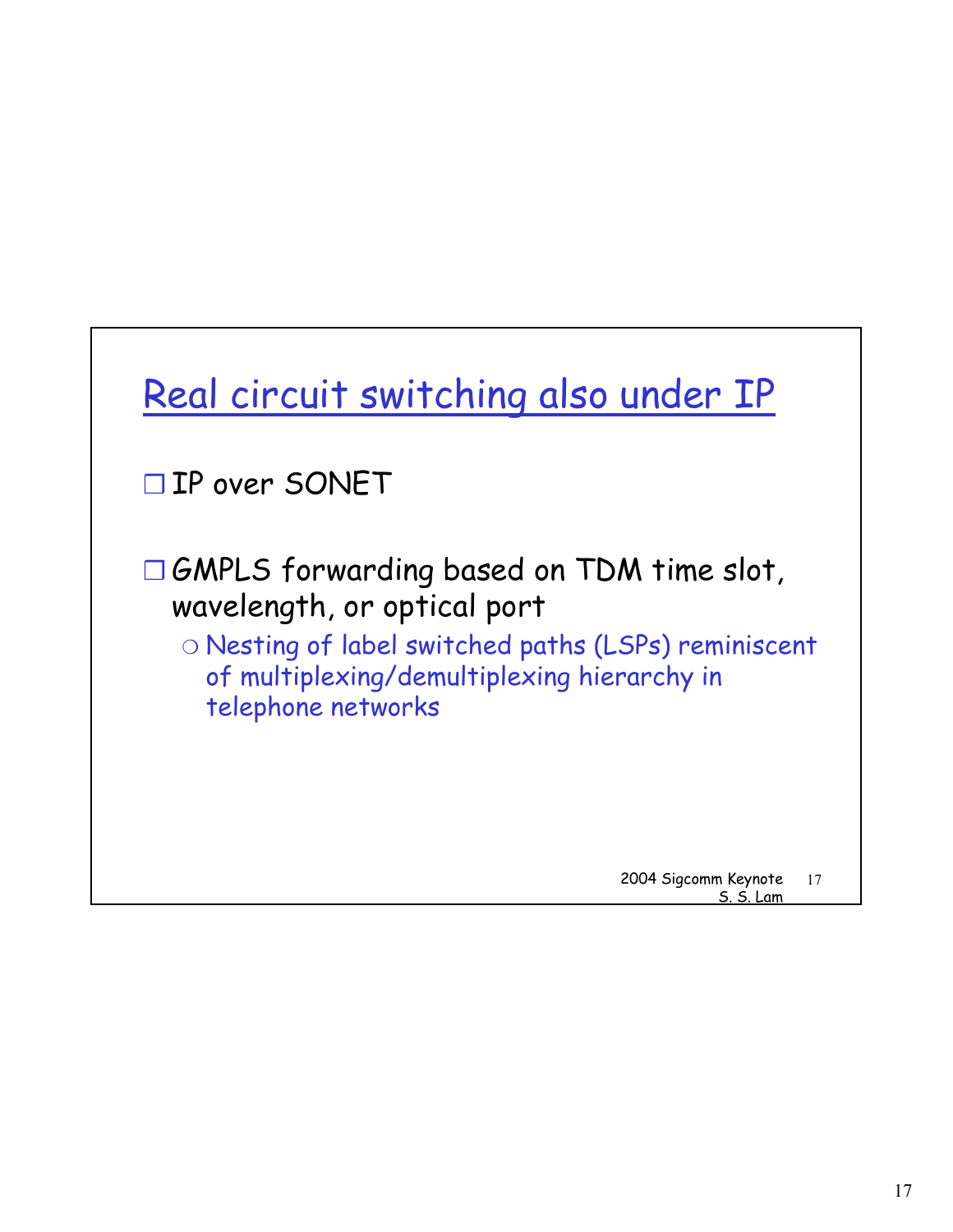## IP should be a "big tent"

❒ To "rule" the world of communications, IP has to attend to the needs of new constituents (voice, video)

❍ multiple services to support diverse applications

- ❒ For the research community, overprovisioning should be considered a temporary fix, not a permanent solution
- ❒ While the core is over-provisioned, access paths to the core are not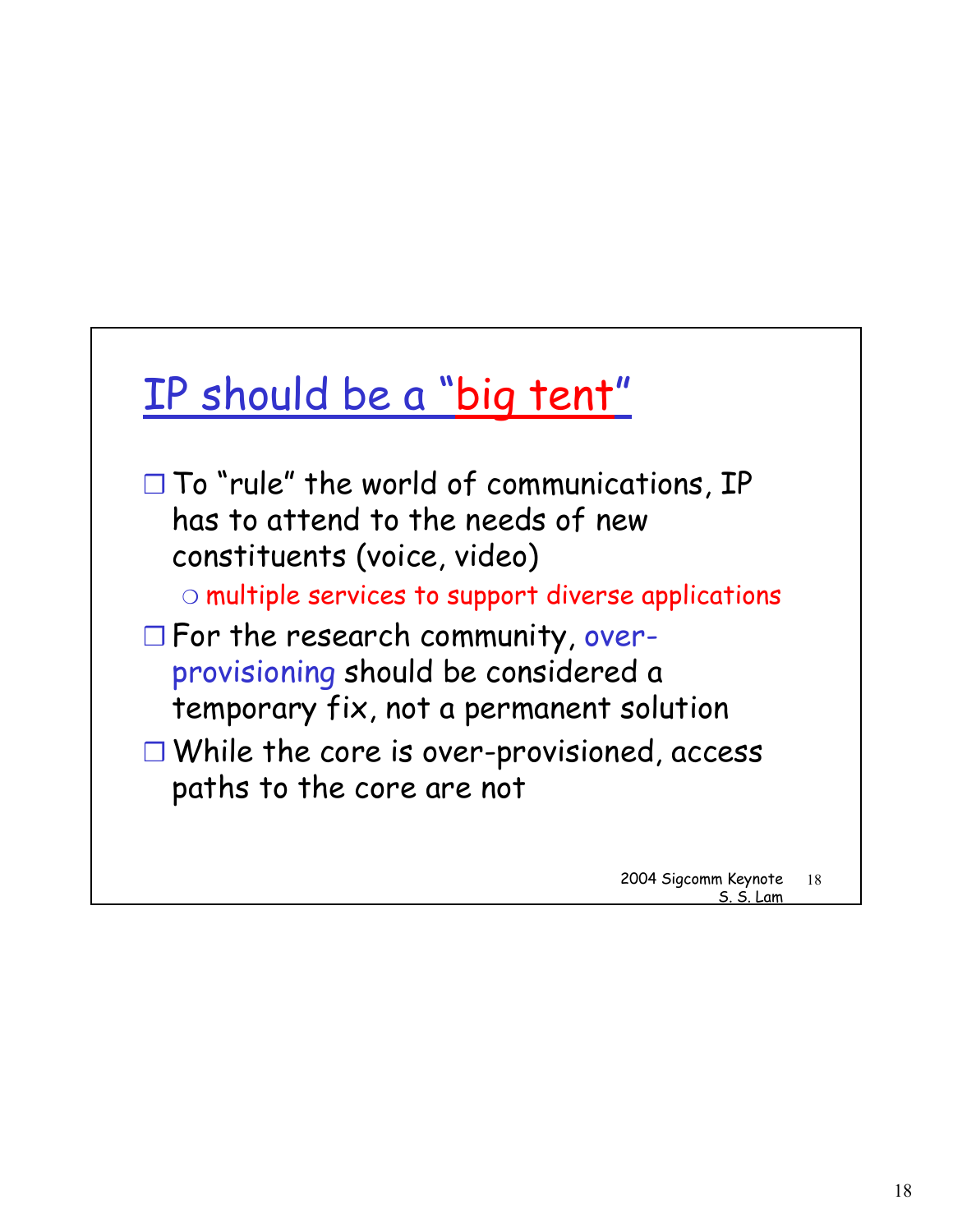### The hourglass shape reconsidered

❒ Although link-layer technologies are diverse, including virtual and real circuits, only best effort service is available to Internet applications

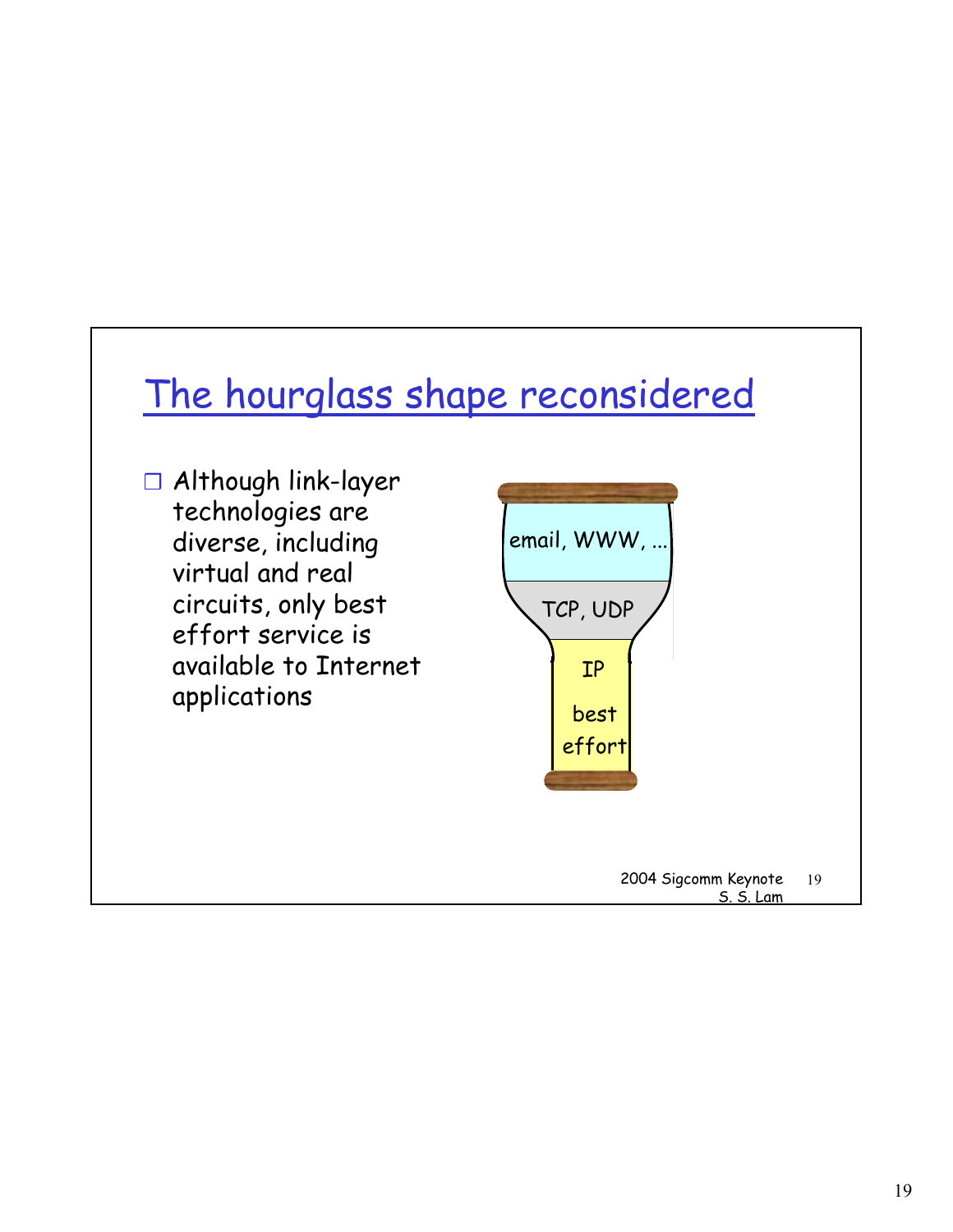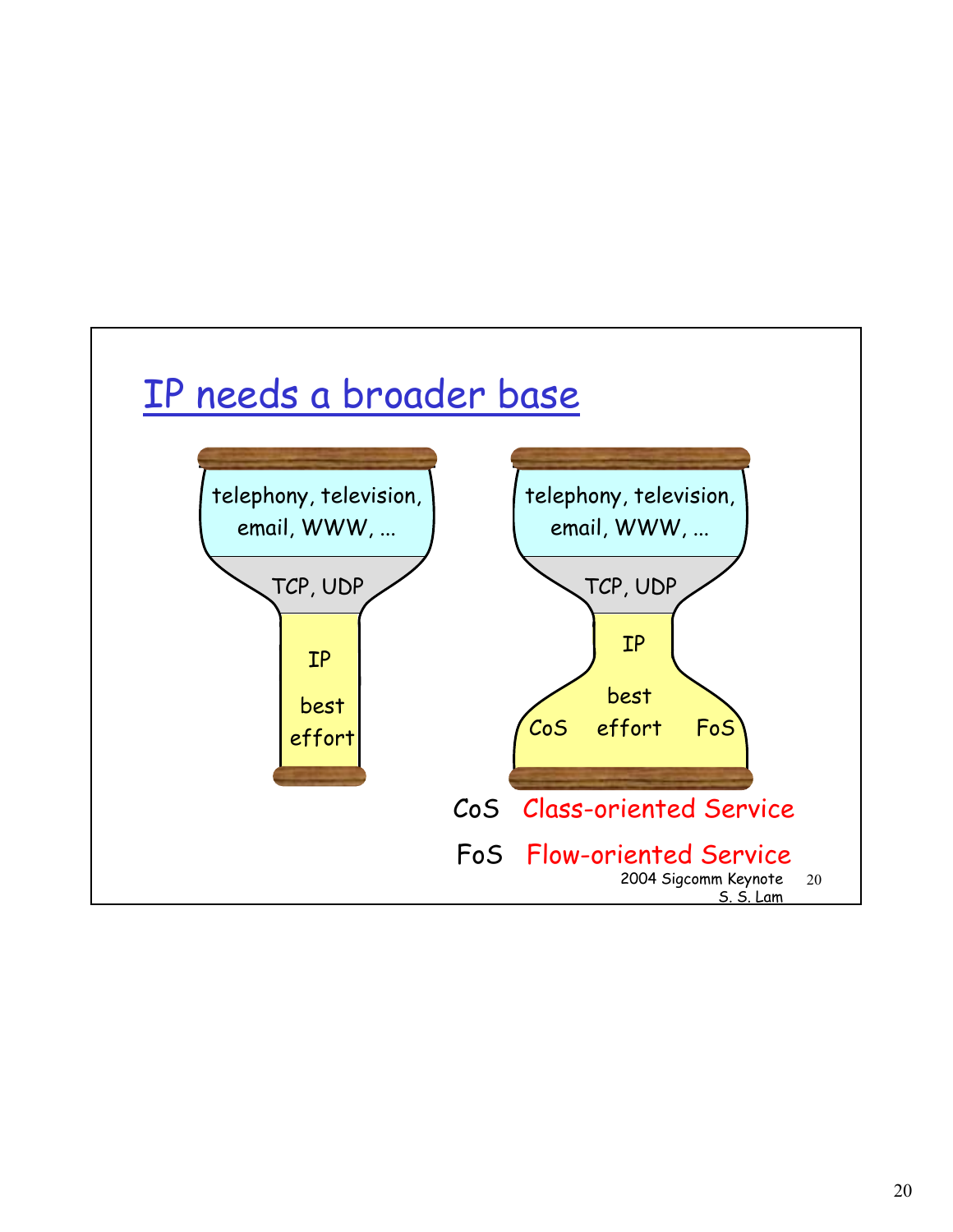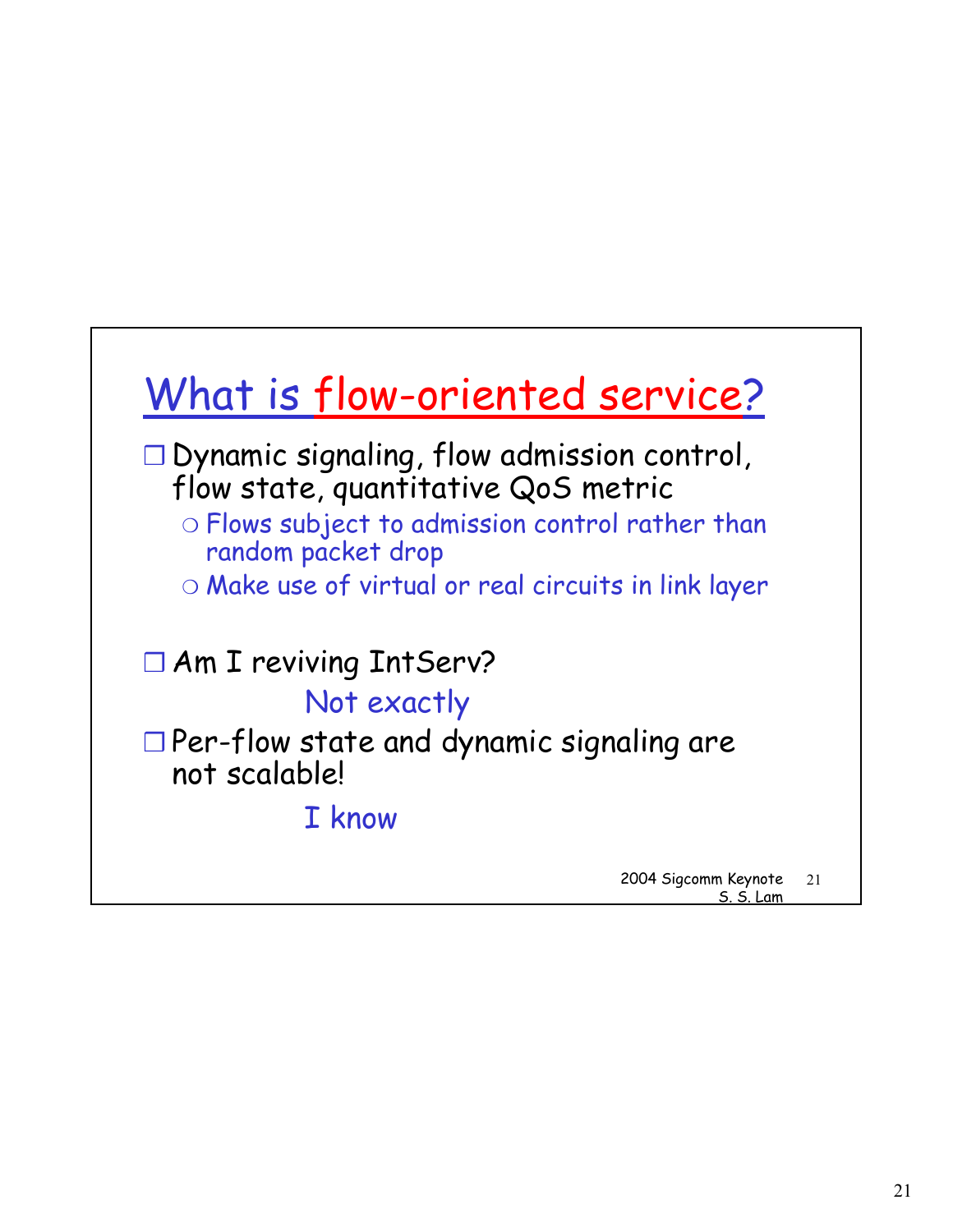## Two good engineering ideas for voice and video

### 1. Flow aggregation

- ❍ Current examples Virtual paths in ATM, Label stacks in MPLS, RSVP aggregation ❍ Each flow is routed along a sequence of "virtual channels" each of which carries a flow aggregate
- ❍ Flow aggregation reduces state information and signaling overhead thus improving scalability
	- In the extreme case, a router has just two flow aggregates (voice and video) for each outgoing channel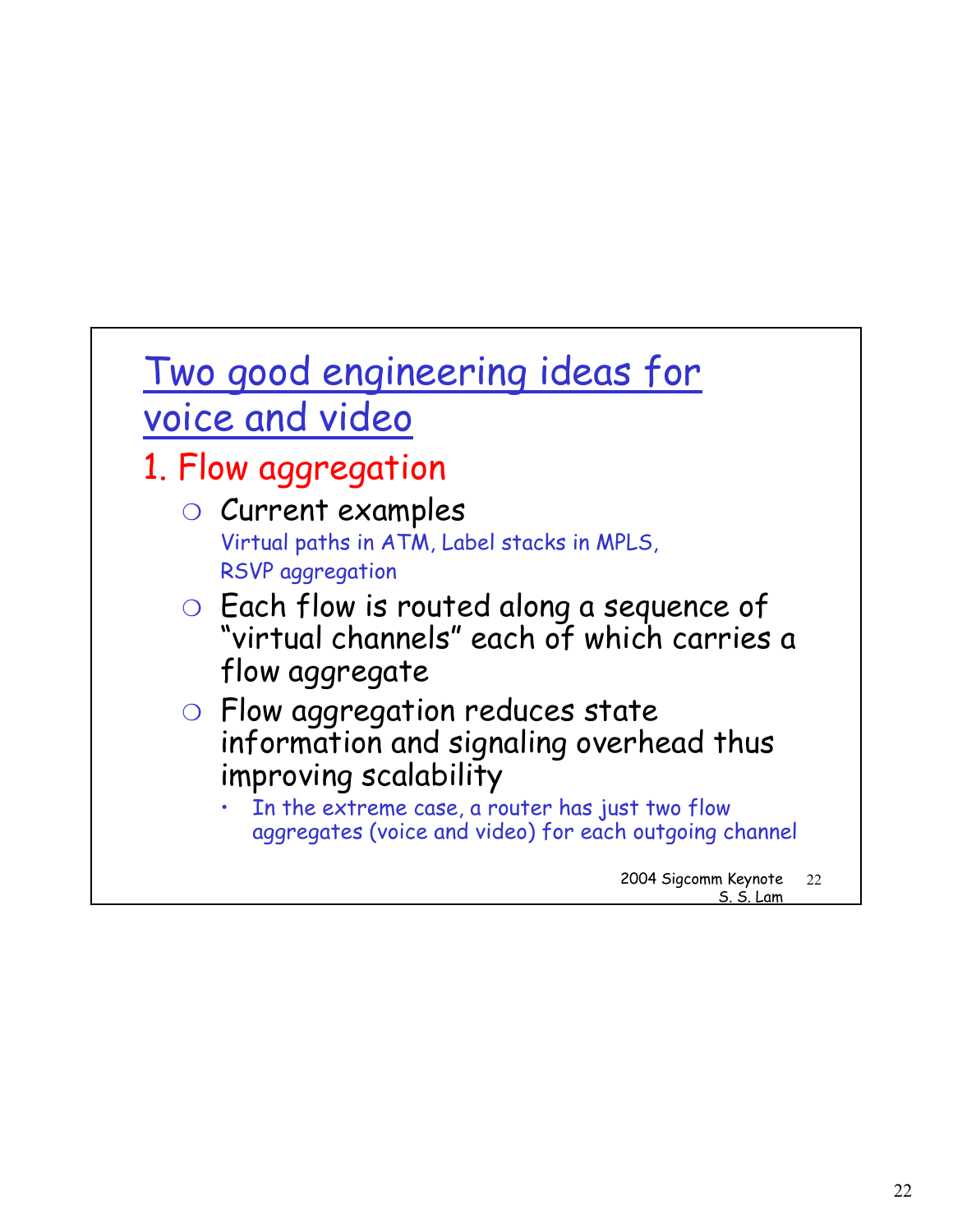### Two good engineering ideas (cont.)

### 2. Statistical guarantee

❍ A natural service guarantee for a voice or video flow is the flow's loss probability for a given packet delay bound

### Prob[packet delay > x] < ε

Very hard problem! Substantial research in the past but needs much more work to be applicable.

❍ Statistical multiplexing gain from flow aggregation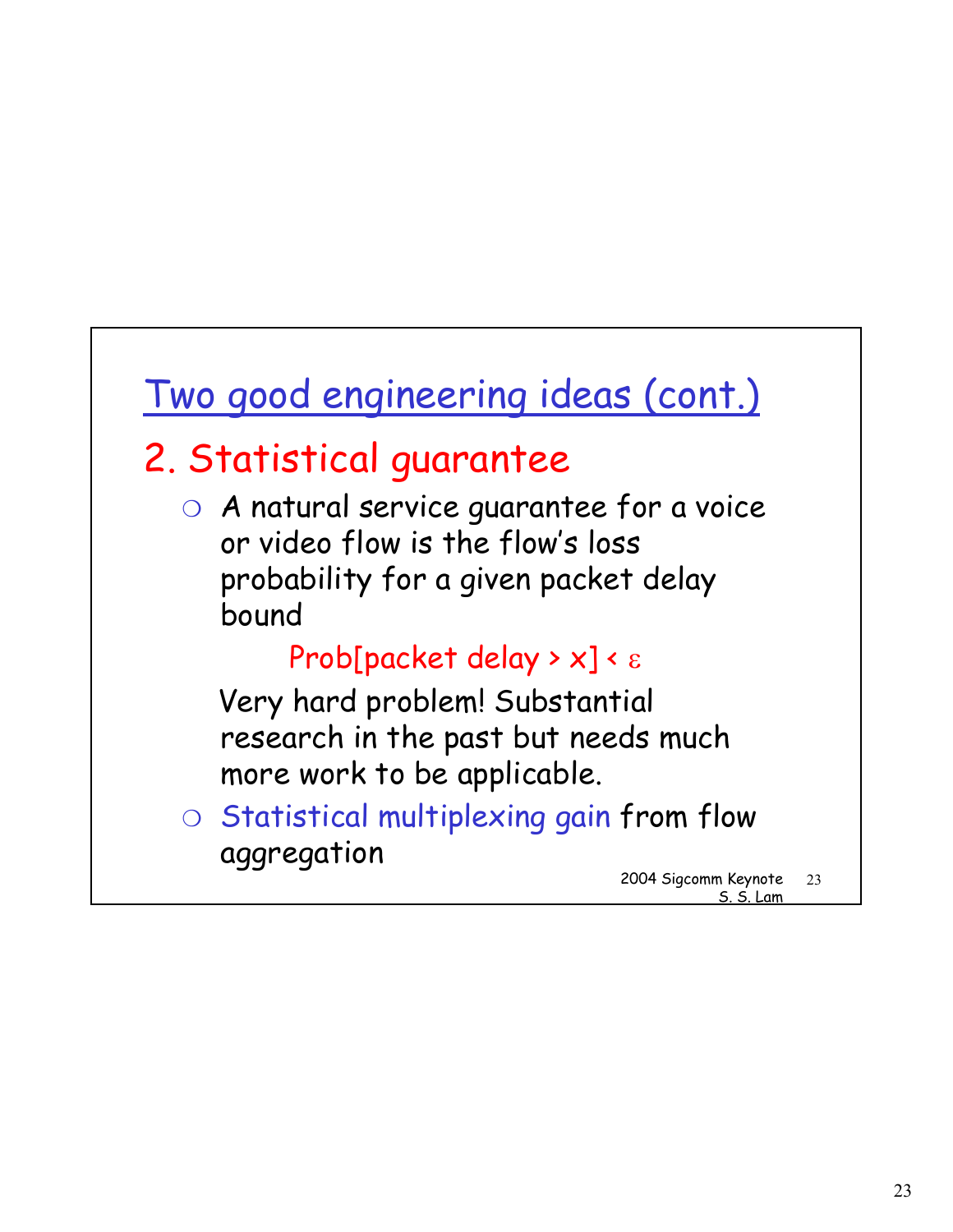## Major research issues

- ❒ How to derive service guarantee of a flow from the service guarantee provided to a flow aggregate?
- ❒ Dynamic configuration and provisioning of virtual channels for flow aggregates.
- ❒ How to efficiently compute the end-to-end statistical guarantee to a flow, under practical assumptions?
	- ❍ design, modeling, analysis
	- ❍ approximation methods
	- ❍ measurement-based techniques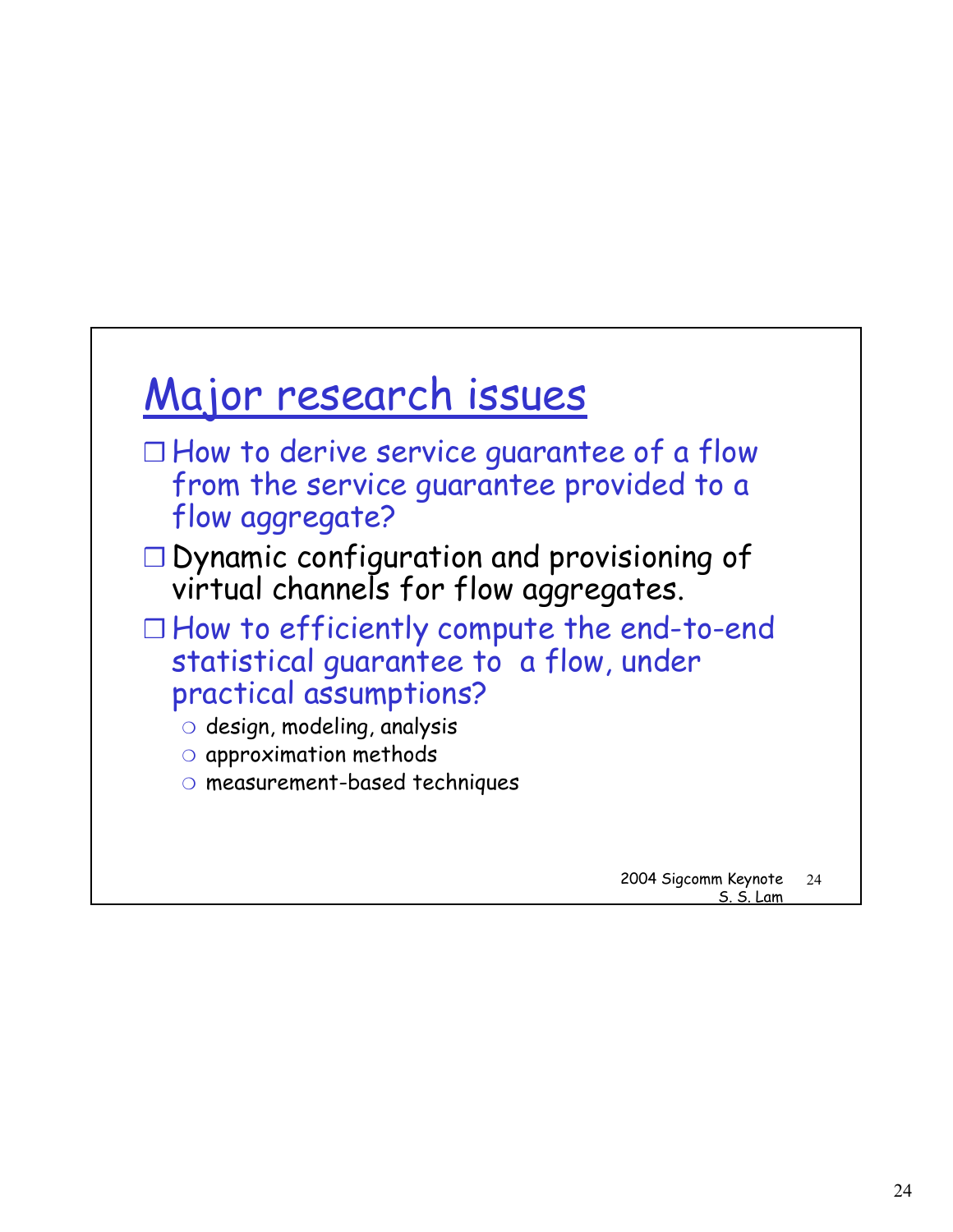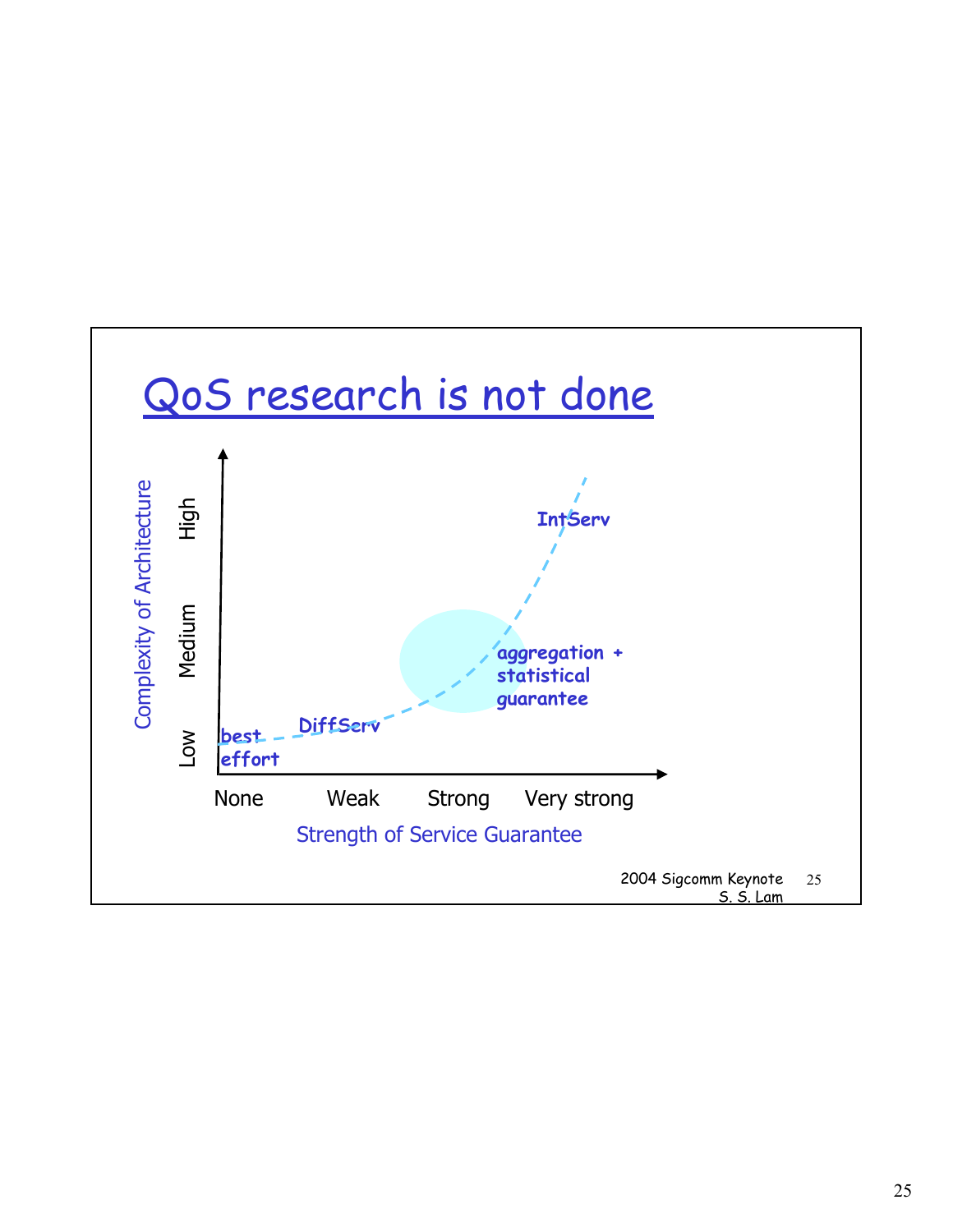## Inter-provider QoS is a major challenge

- ❒ Business and legal issues
- ❒ Framework for competitive ISPs to cooperate
	- ❍ A quantitative QoS metric for inter-provider agreement
	- ❍ A small set of standardized traffic specs for voice and video
	- $\overline{\bigcirc}$  ...
- ❒ It would be nice to have a de facto standard!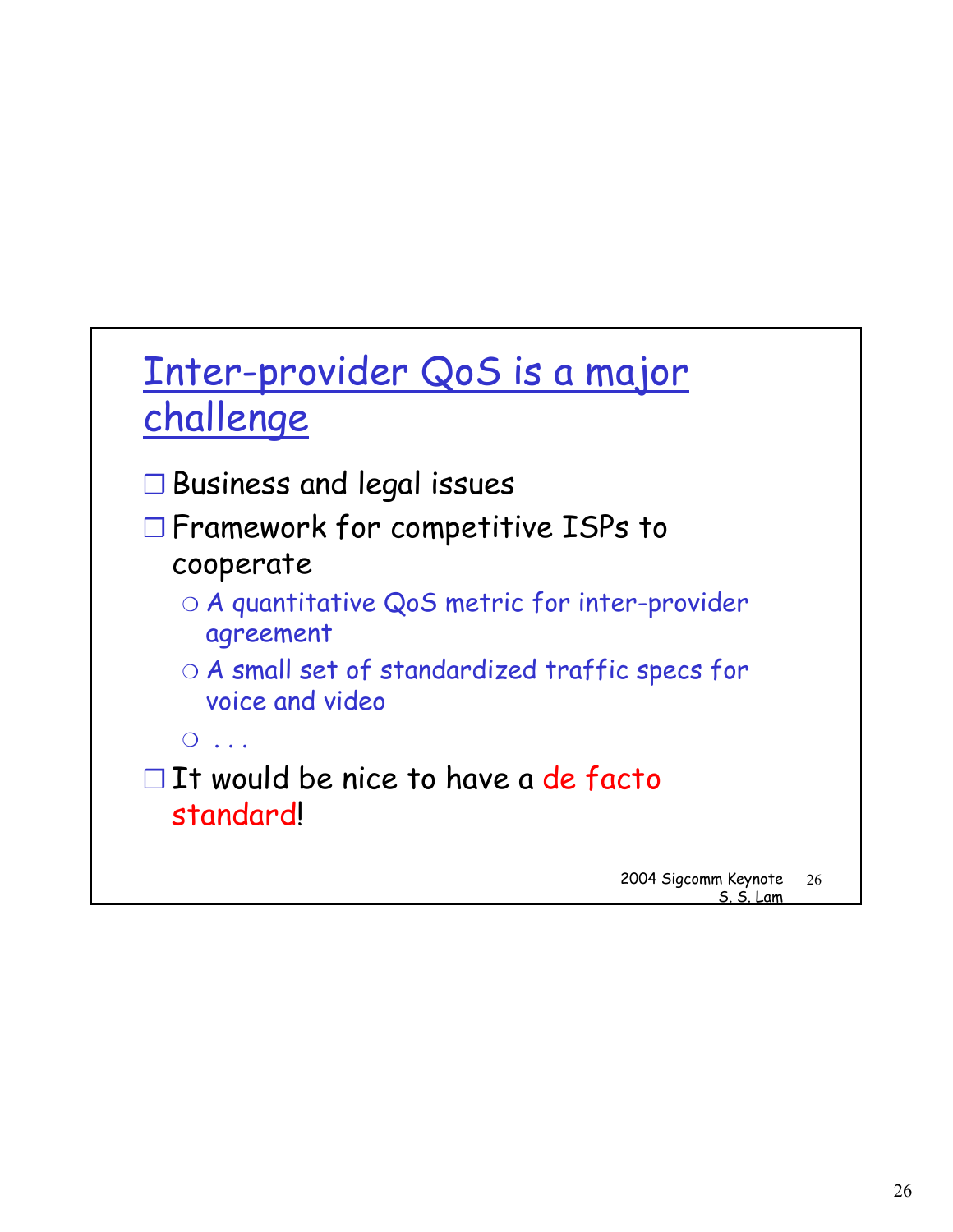## How to get one?

- ❒ The SSL model
	- ❍ Application-driven—the need to secure web transactions
	- ❍ Now SSL used for other applications as well
- ❒ The FedEx model
	- ❍ Profit-driven—someone takes risk

Possible scenario: Some large ISP takes risk and provides QoS services to a large part of the Internet. Success leads to universal global coverage and a de facto standard.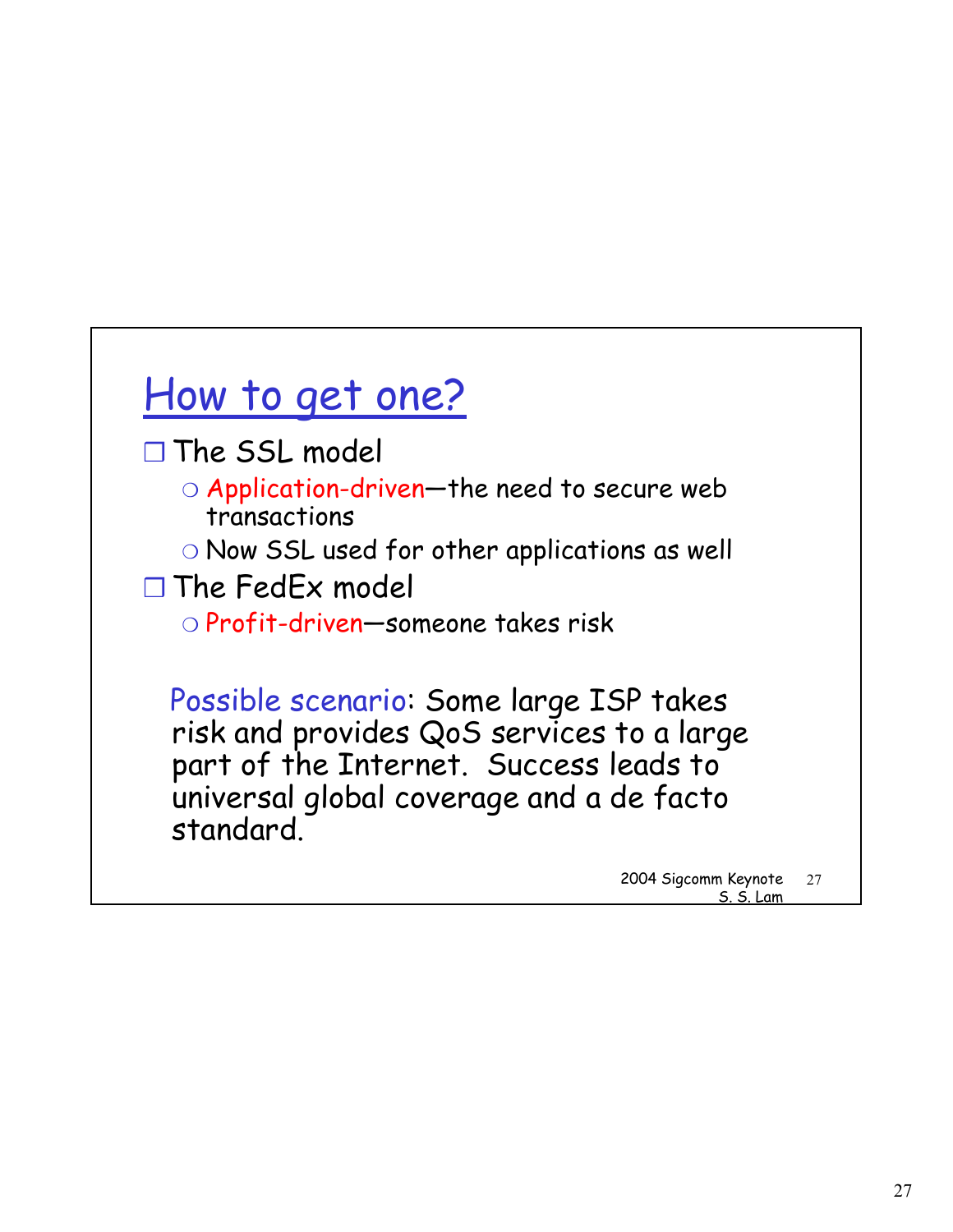